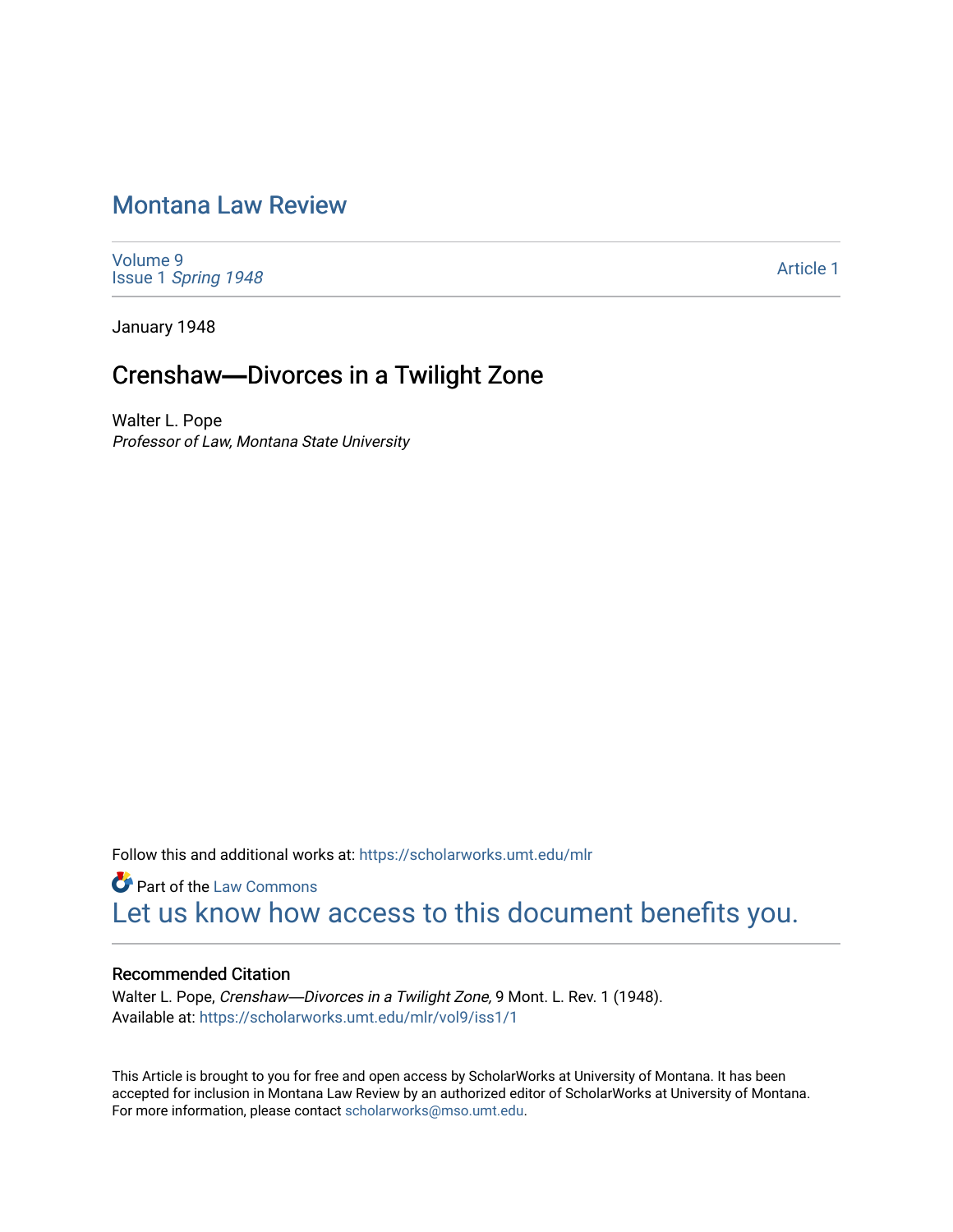**VOLUME 9 1948**

# **CRENSHAW-DIVORCES IN A TWILIGHT ZONE**

\*Walter L. Pope

While no opinion poll has been taken of the lawyers in Montana and hence one cannot speak with too great certainty in the matter, it is believed that the opinion of the majority of the Supreme Court in Crenshaw v. Crenshaw' has thrown the members of the bar into a state of considerable confusion.

The decision is noteworthy (1) because it condemns as a mere pleading of legal conclusions a type of complaint for divorce quite commonly assumed to be an adequate statement of ultimate facts, and (2) because in view of considerable uncertainty as to whether a judgment based on a complaint which fails to state a cause of action is open to collateral attack, numerous existing divorce decrees founded on similar complaints may now be open to question.

Had the court contented itself with holding, as it did, that the rather sketchy complaint was in sufficient, and that it could not be aided by allegations inserted in the reply under the heading of

**1(1947 ........** Mont......, 182 P. **(2d) 477.**

**-1-**

1

<sup>\*</sup>Professor of Low, Montana State University, and practicing attorney in Missoula, Mont.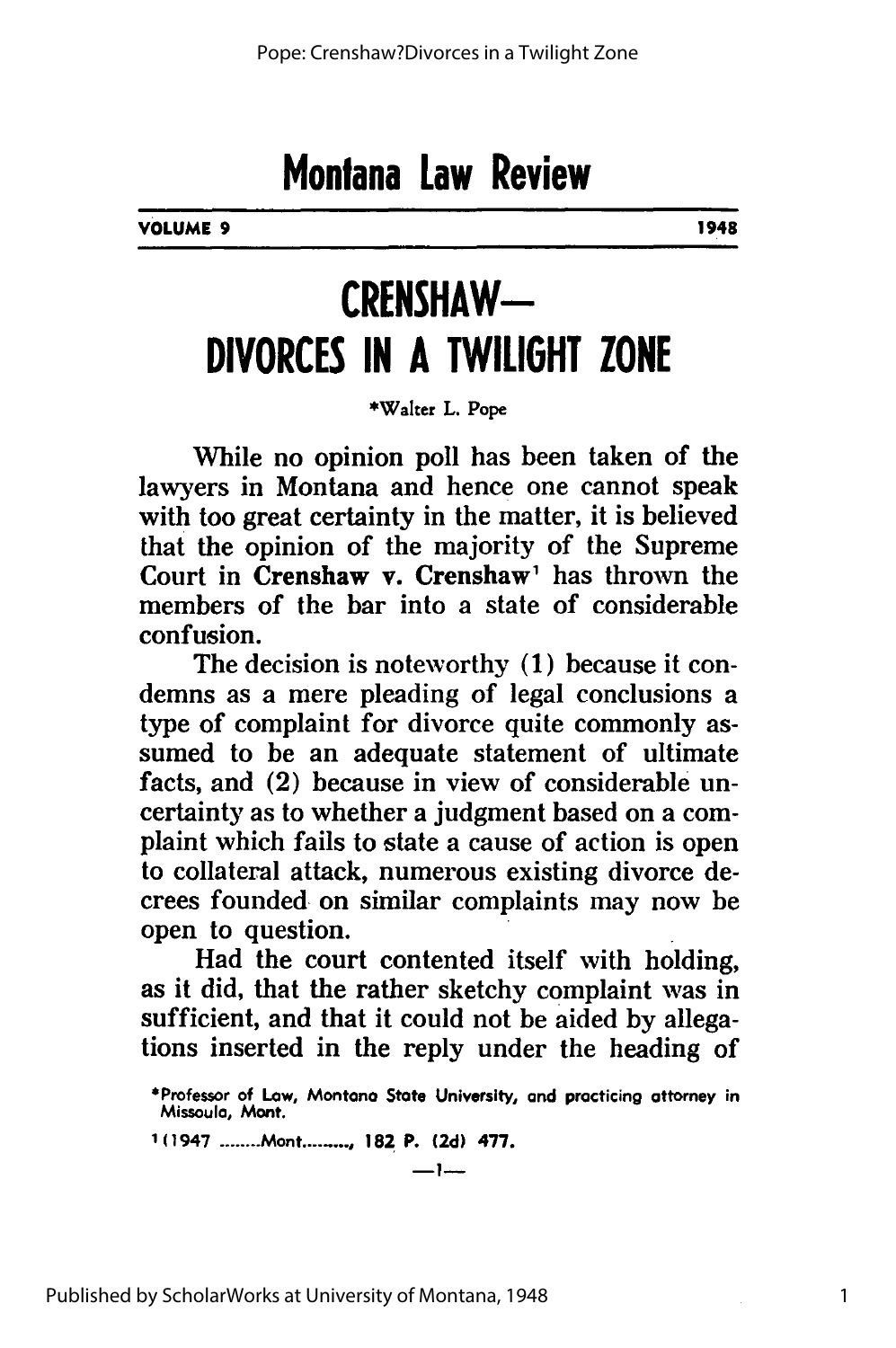"Cross-complaint to De **fendant's** Cross-complaint," not too much fault could be found with the decision. Or if the court had held that the case **was** one in which it might reject the findings of the trial court because there existed a preponderance of evidence against such findings, and had proceeded, as it did, to find the plaintiff's evidence insufficient to make a case, the members of the bar would not have been particularly startled, as there are plenty of instances in the Montana reports in which the Supreme Court has undertaken to upset the findings of the trial judge and even of the jury, and to make its **own** findings **of** fact, notwithstanding conflicts in the evidence. In this state, as is probably the case everywhere, the border line between cases in which the court will and in which it will not overturn findings of fact in the lower court is not too well settled.'

What has created the confusion among **mem**bers of the bar is the fact that the majority of the court, not being content to dispose of the case on these other grounds, proceeded to analyze the attempted statement of a cause of action for divorce set out in the "Cross-complaint to Defendant's Cross-complaint" included in the reply, and held these allegations insufficient. They read as follows:

 $\overline{\mathbf{z}}$ 

2

<sup>2</sup>For statements of the rule, see Fousek v DeForest, (1931) 90 Mont 448, 4 P. (2d) 472, and Casey v Northern Pac. Ry. Co. (1921) 60<br>Mont. 56, 198 P. 141. For recent decisions on which the court was<br>sharply divided see Culle to concur with the above dissenting opinion."); Miller v. Miller (1948) **........** Mont **.......... 190** P. **(2d) 72.** (The court examined a partially disintegrated deed which the trial court found **had** originally been signed, and found that the trial judge was wrong. It was claimed that chemical action of ground moisture during nine years while the deed was buried had obliterated the ink used in the signature. Neither court suggested the desirability of procuring expert testimony on the questioned document.)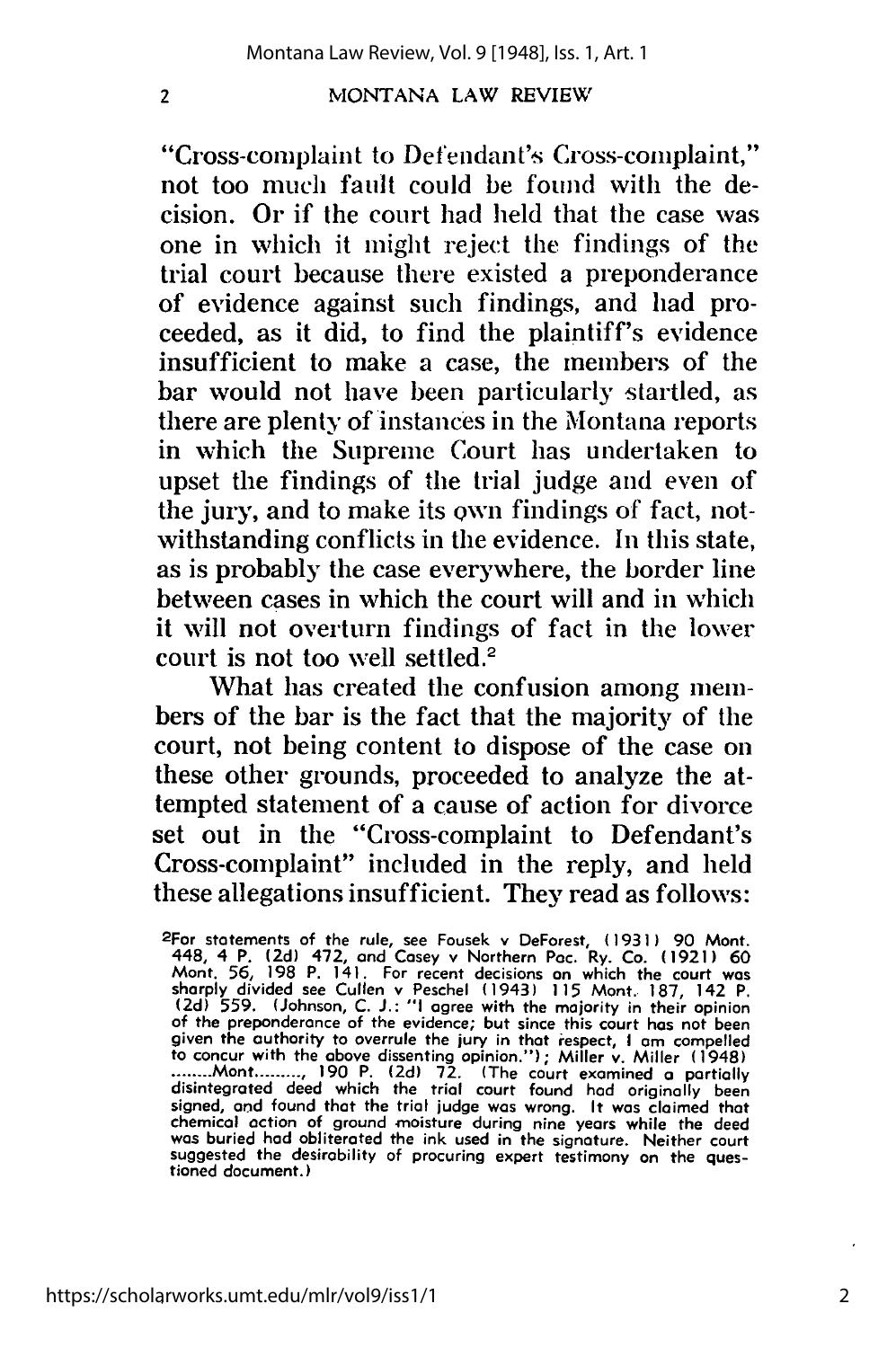$\overline{\mathbf{3}}$ 

"That since said marriage, the defendant has been guilty of extreme cruelty, in that said defendant has inflicted grevious and bodily injury, and mental suffering upon the plaintiff by pursuing such a course of conduct toward her and such treatment of her, existing in and persisted in for more than one year immediately preceding the commencement of this action, which justly and reasonably is of such a nature and character as to destroy the peace of mind and happiness of the plaintiff and to entirely defeat the proper and legitimate objects of marriage, and to render the continuance of the married relation between the plaintiff and the defendant perpetually unreasonable and intolerable. That in part, such conduct and treatment are as follows:

"That since said marriage and particularly during the past five years, defendant has been rough, tough, overbearing, cruel, brutal, and' neglectful in his treatment of the plaintiff; that he has nagged her and found fault with her in many things she has done; that defendant cannot write intelligibly and during their married life, plaintiff has had to be the bookkeeper, auditor and letter writer for the defendant in his various transactions. During all said time, plaintiff has tried to reason with defendant, but when she has done so, defendant has raged and become violent. That defendant is cunning and in public can act like a gentleman, but in private, defendant, in his treatment toward plaintiff, has acted like a 'hell cat.' That all through the transactions concerning the acquiring of the Crenshaw Apartment House property and during the period of time from 1937 to this date, plaintiff has assisted defendant assidously in the purchase, improvement and remodeling of said property and in the financing and managing of the same; much of which time defendant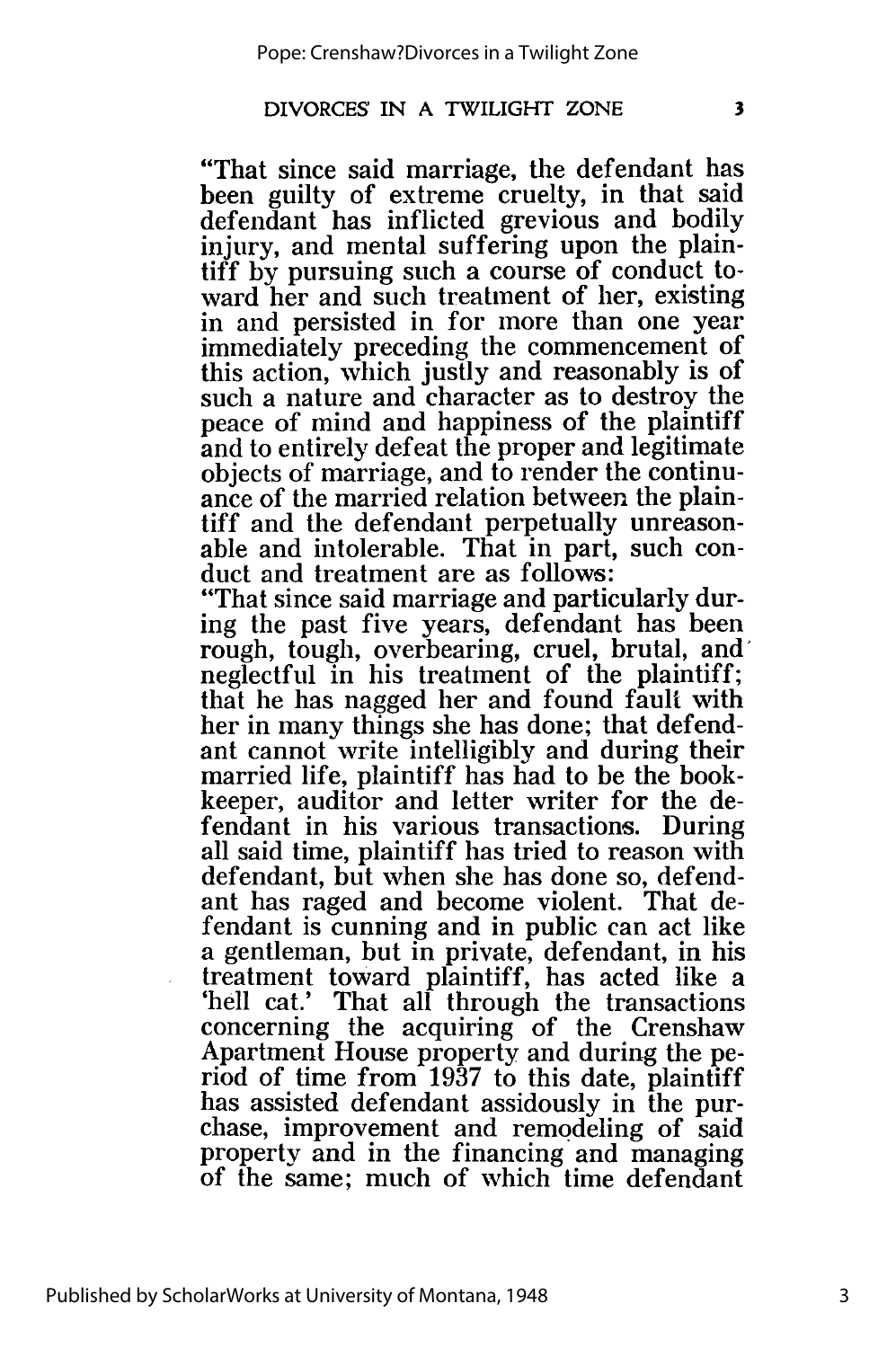4

has been away and left to plaintiff the sole responsibility of said property. That despite the careful considerations which plaintiff has given said property, defendant has found fault with her and has never treated her with respect and consideration which a husband should treat a wife....

"That defendant by his mean and uncouth attitude as aforesaid, has annoyed and irritated plaintiff and has caused her to worry and become nervous, to lose sleep and to become impaired in health.

"That plaintiff has remonstrated with defendant and has endeavored to have him treat her as a husband should treat a wife, but he has failed and refused to do so. That plaintiff can no tonger live with defendant as his wife, and that by reason of the treatment of the plaintiff by the defendant, there is no love or affection between plaintiff and the defendant and the continuance of the marriage relation between the defendant and the plaintiff is intolerable to the plaintiff."<sup>3</sup>

The language was held to constitute a recital of a series of mere legal conclusions. It was held that the pleading did not contain a statement of essential facts; that it was not sufficient to charge the grounds for divorce in the language set out in the statute, but that the pleader "must charge the time, place and circumstances and from these facts it must be determined if the conduct is cruel **...** as defined by the statute."4

It appears that no attack was made upon this pleading in the district court, by demurrer or otherwise, and apparently evidence was received in sup-

**<sup>3182</sup>**P. **(2d)** at **p.** 486. **<sup>4</sup> 1d., p. 487.**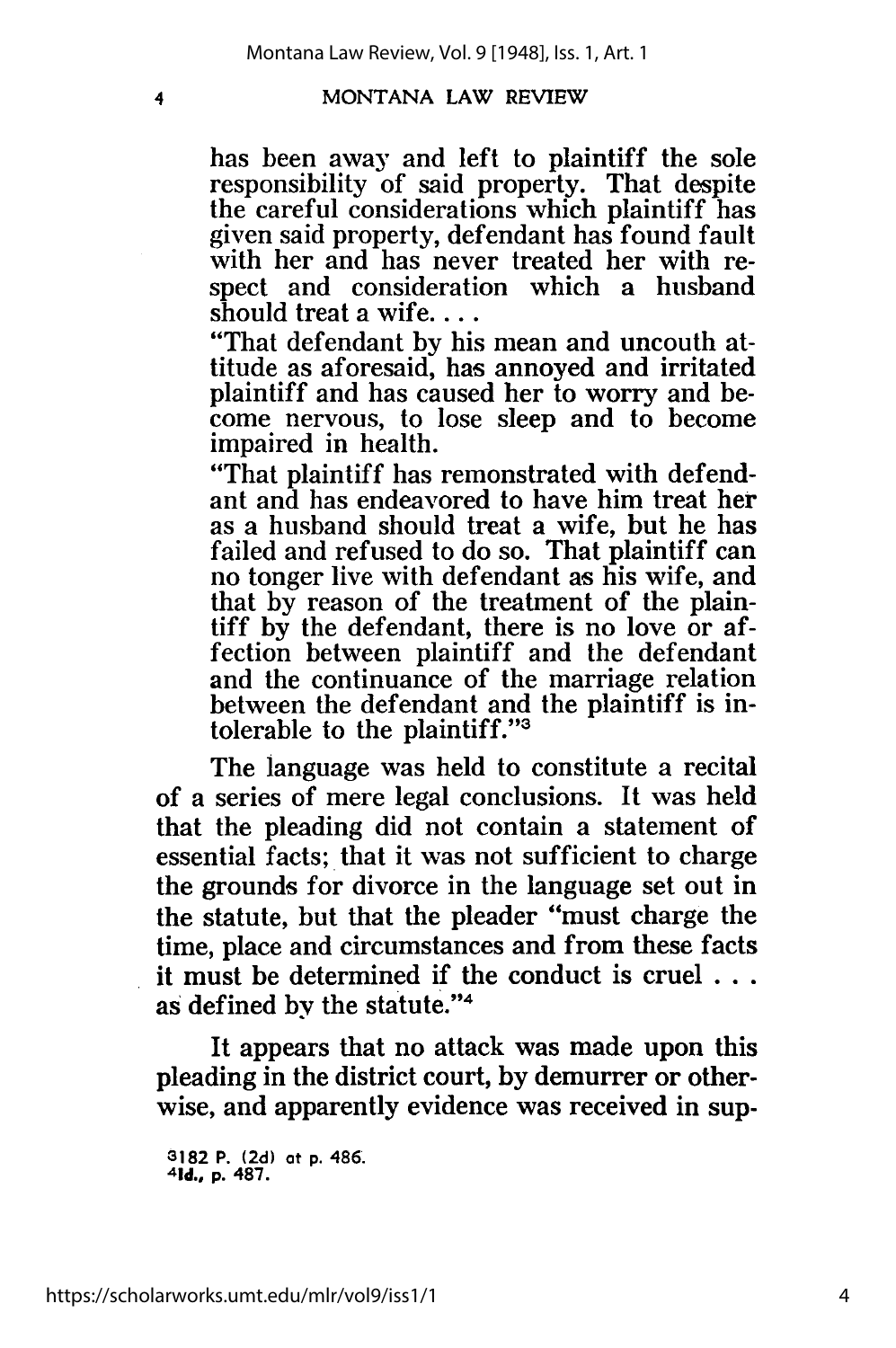port of it without objection. The objection that it did not state facts sufficient to constitute a cause of action was first raised on appeal.

As to whether the majority of the court were correct in condemning the language used in the pleading as insufficient to state a cause of action, no critical comment is necessary, as the dissenting opinion of Mr. Justice Angstinan forcefully critisizes the decision. Mr. Justice Angstman not only points out that the condemned language sufficiently charges infliction of grevious bodily injury, but that in the absence of attack upon the pleading in the lower court and in view of the failure of the defendant to demand a more definite statement or a bill of particulars, the allegations should have been held sufficient when attacked for the first time on appeal. He calls attention to "respectable authority" holding that it is sufficient under these circumstances to charge cruelty in the language of the statute "without pleading the evidence constituting the cruelty." $\overline{5}$  He said:

"If defendant desired a more definite statement of time and place of the cruelty relied upon he should have raised the point in ap-<br>propriate manner. If he was unable to meet propriate manner. If he was unable to meet<br>the charges because they were too indefinite as to time, place and circumstances, he is the one to raise that objection. Neither this court nor the lower court is obligated to raise the point of its own notion.

"The only reasonable inference that can be drawn is that defendant well knew the time, place and circumstances of the cruelty relied upon by plaintiff and did not desire a more

**51d., p.** 492.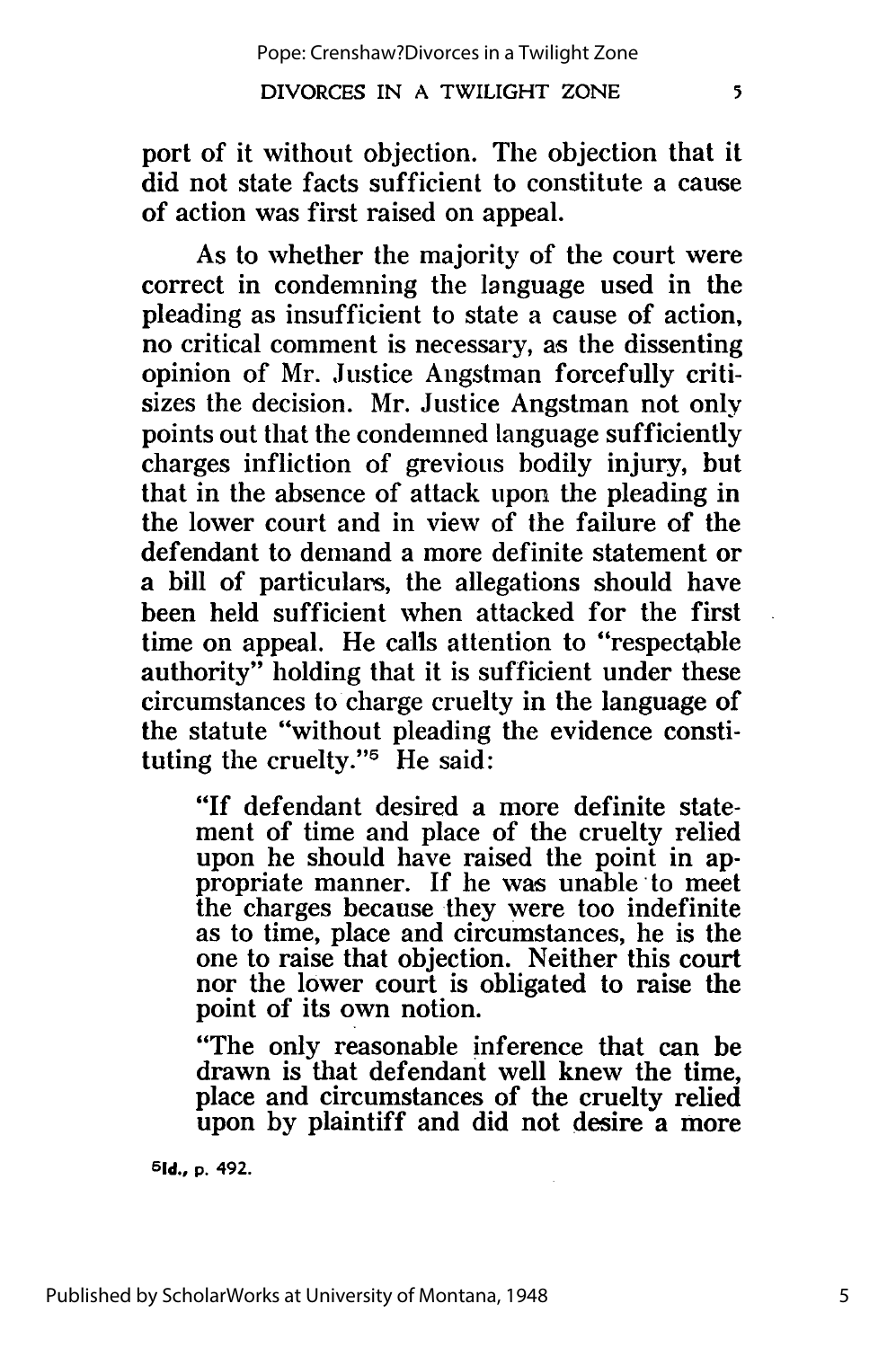definite statement thereof. He does not now contend that they were too general to enable him to prepare his defense. **"6**

The dissenting opinion also said on another point involved in the case that while the trial court might have disregarded the cross-complaint or stricken it from the files had it been attacked in the lower court, yet "in legal effect the parties and the court considered the cross-complaint set out in the reply as an amendment to the complaint  $\dots$ The parties without objection tried the case on that theory and do not now raise any question regarding the propriety of the plaintiff's cross-complaint."7 With respect to the sufficiency of the evidence the dissent argued (citing Poague v. Poague) $\delta$  that there was substantial evidence supporting the court's findings and that "upon this state of facts we are not permitted to disturb the judgment, being governed by the oft-repeated rule that this court will not overturn the findings of the trial court unless there is a decided preponderance of evidence against them."

In striking down this pleading as void, as containing nothing but legal conclusions, the majority of the court appears to have gone far beyond anything it has heretofore done in dealing with other types of cases.- See, for example, the court's discussion in the case of Linney v. Chicago, etc., R. R. **Co. <sup>10</sup>**There, in pointing out what would constitute a sufficient allegation of ultimate fact in a negligence case, the court said:

**<sup>6</sup> 1d., p. 493. 71d., p. 491. 8(1930) 87 Mont. 433, 288 P. 454. 9182 P. (2d) at p. 495.** *1Old.,* **p. 236.**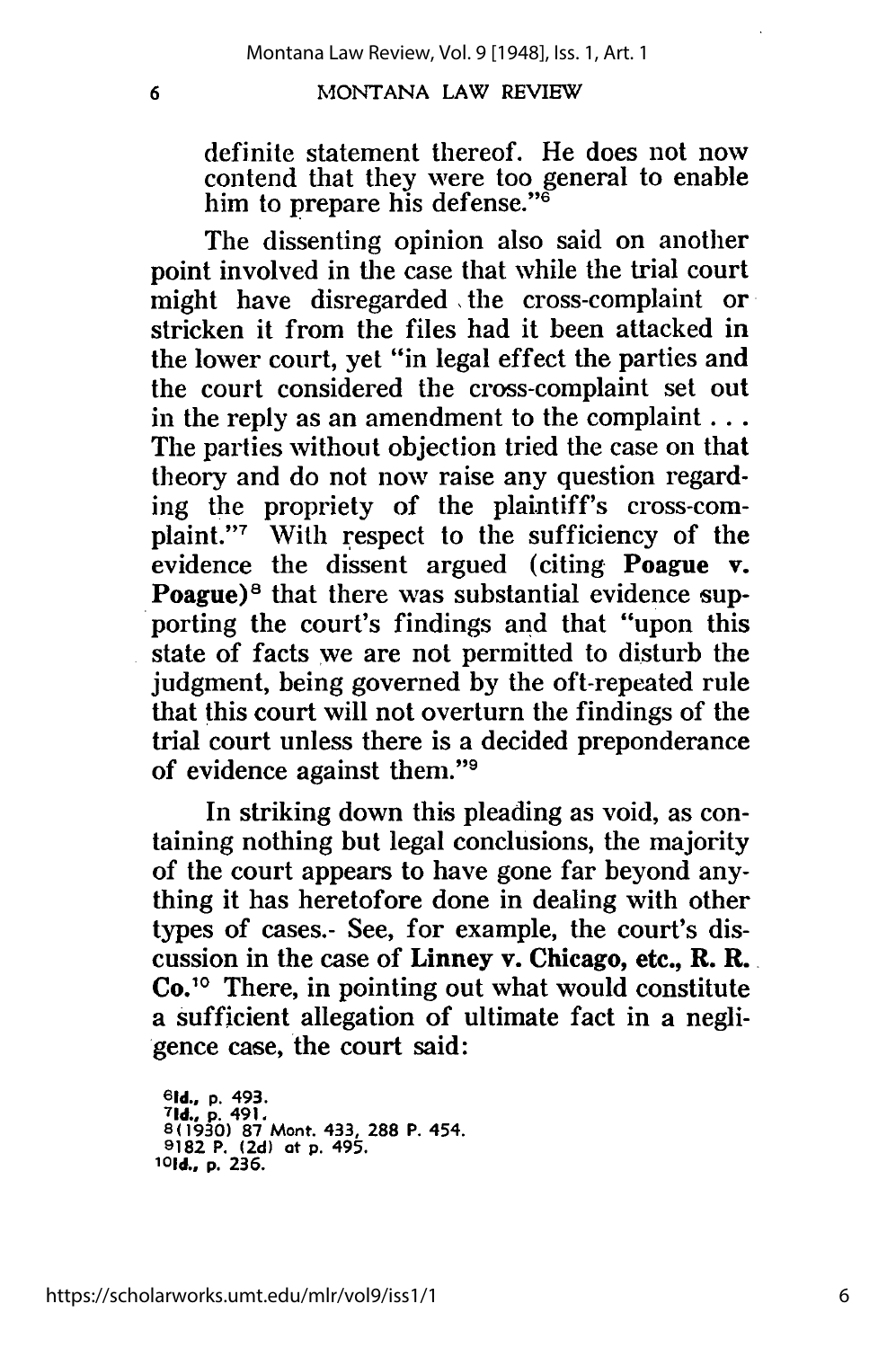"To illustrate: If the plaintiff in this case had eration of the cars did so without giving any warning of their approach to the driver of plaintiff's automobile, the complaint would have contained an allegation of negligence in general terms which would render the complaint sufficient as against a general demurrer. The failure to give warning may have consisted of the failure to ring a bell, blow a whistle or display a light. The general term would be the failure to give warning; the specific act would be any one of the suggested omissions."<sup>11</sup>

The court now holds that in a divorce complaint based on mental cruelty "you must charge the time, place and circumstances and from these facts it must be determined if the conduct is cruel **...** as defined by the statute."12

In such a divorce case the appellate court is poorly equipped to determine whether the course of conduct "justly and reasonably is of such a nature and character as to destroy the peace of mind and happiness of the plaintiff." or "to defeat the proper and legitimate objects of marriage and to render the continuance of the married relation perpetually unreasonable and intolerable."13 In making this a ground for divorce the legislature must have intended that the trial court should take into consideration psychological factors which would vary with the individuals involved. Clearly mere words spoken by one spouse to the other may suffice to constitute cruelty of this character. Presumably absence of any words should suffice, as in the

**111d., p. 236. 12182** P. **(2d)** at **p. 487.** 13R.C.M. **1935, 65738.**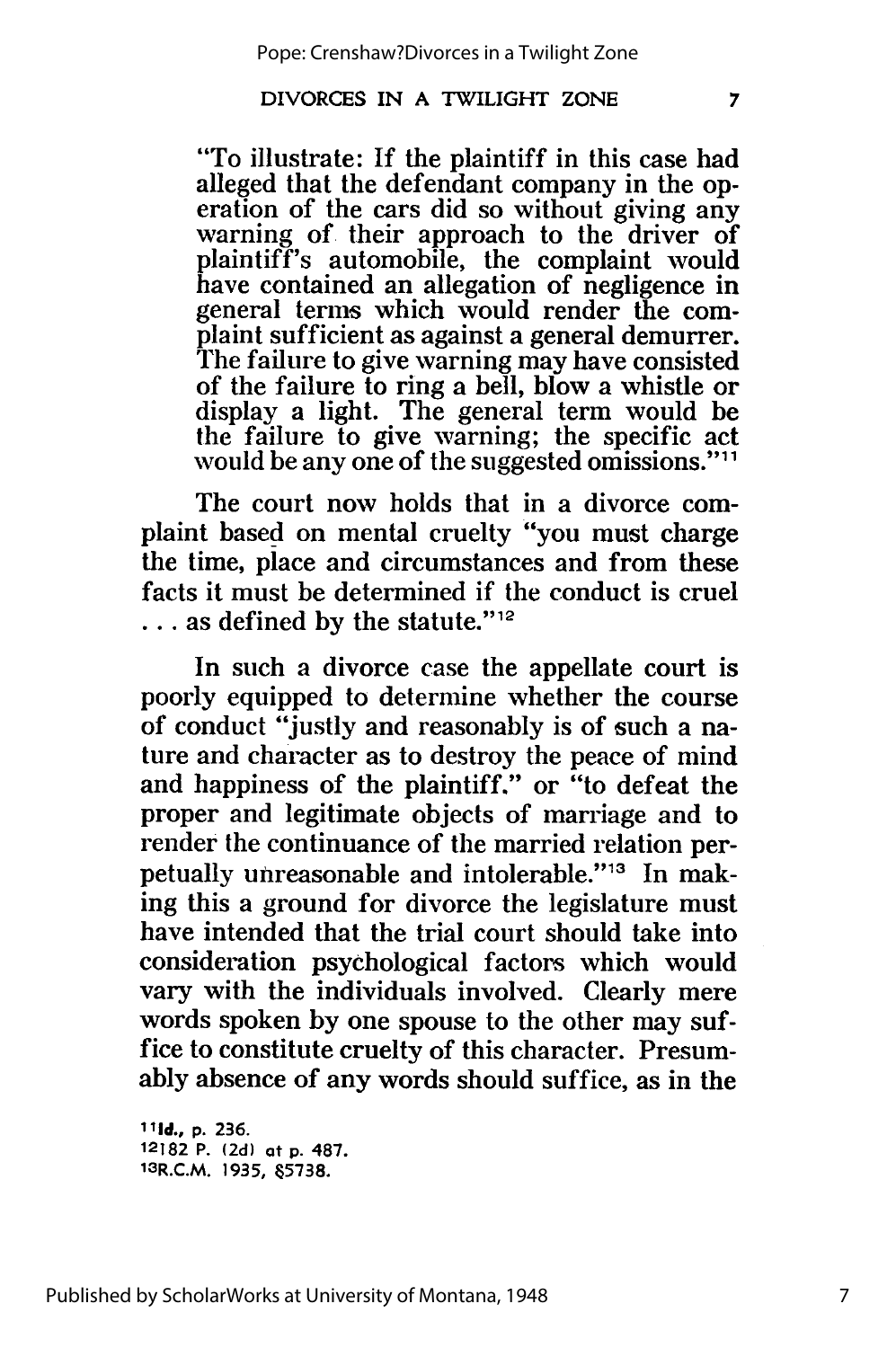$\overline{\mathbf{8}}$ 

case where one spouse refused to speak to the other. The legislature clearly recognized its inability to specify just what words would constitute mental cruelty. It did not purport to define with particularity the type of conduct which would come within the statute. The court has held that continuous nagging may be ground for divorce.<sup>14</sup> In the Crenshaw case plaintiff charged "that he has nagged her and found fault with her in many things she has done."<sup>15</sup> Unless we are to assume that the court now holds that nagging is no longer a ground for a divorce, we must assume that in the Crenshaw case the court has held that the plaintiff must allege the days on which nagging occurred, what words were used in the alleged nagging (with perhaps what preceded the use of the words), and the place where the words were used, and that if an appeal be taken, the language pleaded must be sufficient to convince the court that it constituted nagging and not merely "little flare-ups" or "mere austerity of temper, petulance of manners, rudeness of language, or even occasional sallies of passion" which "do not threaten bodily harm or impairment of health."<sup>16</sup> It requires no expert in domestic affairs to know that one party to a marriage may suffer excruciatingly and intolerably from words which<br>when used toward another person might simply "go in one ear and out the other." It is the trial judge who alone can deal with such problems and he should be in a position to deal with them on the basis of a complaint of the type and kind here discussed.

14putnam v. Putnam **(1929) 86** Mont. **135, 282** P. **855. 15182** P. (2d) at **p.** 486. **161d., p.** 489.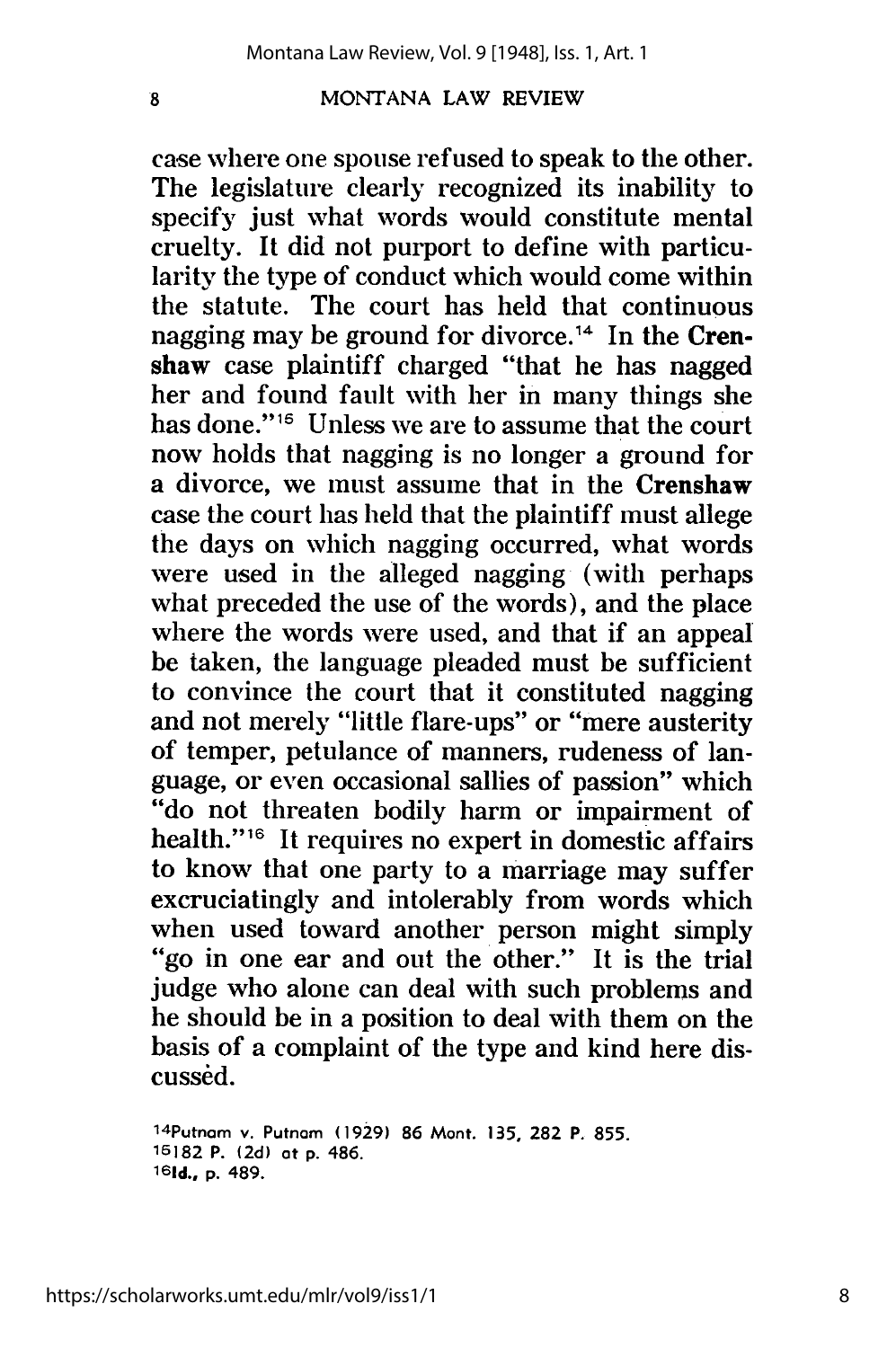The majority cast aside the argument that the defendant was apparently satisfied with the complaint since he demanded no greater specification, **by** saying that in a divorce suit public policy must be taken into consideration, since the state makes itself a party to every marriage, and hence the suit is not a mere controversy between private parties.

But surely the state's interest in these matters does not go to mere procedural matters, or to the form **of** a complaint. The primary purpose of the complaint is to inform the defendant of the charges against him. If he is satisfied, as he was here, there should be no rule of public policy which requires the court to propound a rule of pleading merely for the rule's sake.

From now on the careful lawyer will have to insert in a divorce complaint charging mental cruelty all of his evidence, for the decision wipes out the distinction between the pleading of evidence and the pleading of ultimate facts. And since the complaint "must charge the time, place and circumstances,"<sup>17</sup> the well-advised client will keep a careful day-by-day memorandum of the acts of cruelty, so that the attorney may be furnished the required particulars.

In a day when the tendency is toward more simplified pleadings, and the requirement of less elaboration in the complaint (defending opponent being protected **by** discovery procedures and his right to demand a bill of particulars),<sup>18</sup> it seems

**<sup>17</sup> 1d., p. 487.**

<sup>1</sup> <sup>8</sup> For **on** illustration of the modem treatment **.of** pleading, see Form **9,** "Complaint for Negligence," Appendix on Forms, **FEDERAL RULES** OF CIVIL PROCEDURE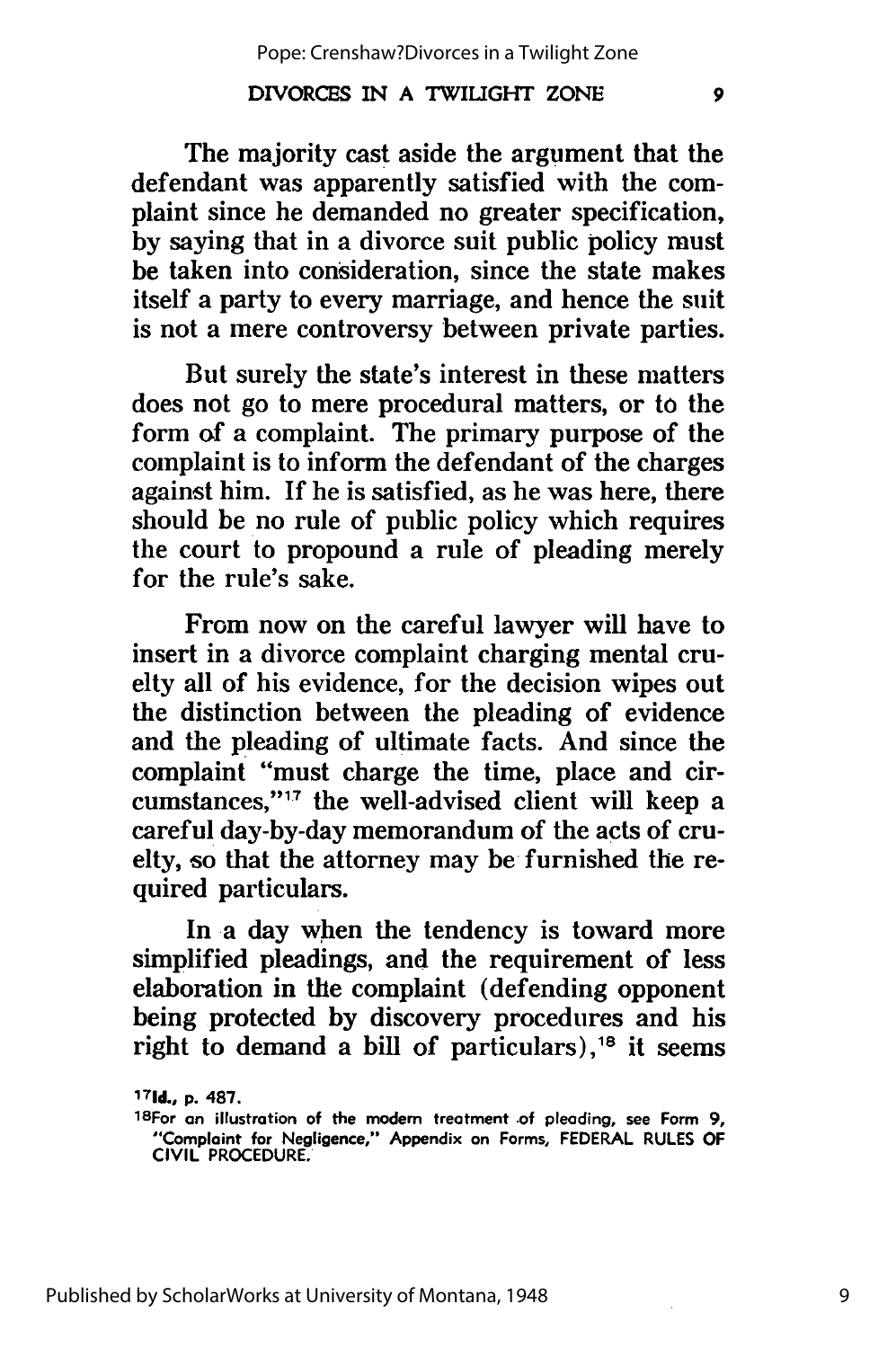odd that in Montana a complaint to quiet title may be stated in a single short sentence,<sup>19</sup> and a complaint for negligence at a railroad crossing may simply charge failure to give warning of the approach of a train,<sup>20</sup> but a complaint for divorce on the ground of extreme cruelty must, in effect, plead all the evidence. $21$ 

The majority of the court seemingly regarded the defect in the pleading as so serious as to deprive the court of jurisdiction to grant a divorce, for the court quoted from text authority as follows:

"Besides the court has no jurisdiction of any matter not contained in the pleadings; and if the Chancellor should assume to make an adjudication not justified **by** the pleadings, his decree would be coram non judice, and void on the face of the proceedings; and this would be so, even though the facts proved would have abundantly supported the decree had there been pleadings justifying the proof." $22$ 

a <sup>9</sup> Slette v. Review Publishing Co. (1924) **71** Mont. **518, 230** P. **580.** 20**Supra,** note 10.<br>21For a useful statement of the test for determining the distinction be-

tween ultimate facts and evidential or probative facts see Nichols v. Nichols **(1896)** 134 Mo. **187,** 35 S.W. **577.** Defendants, charged with having "wrongfully enticed, influenced and induced plaintiff's husband to abandon her," argued that this was but **a** statement of **a** conclusion of law, and that the acts done **and** words spoken should have been stated. The court said: "The ultimate fact which is constitutive of the cause of action in this case is that of wrongfully inducing the husband of plaintiff to abandon her. The methods adopted to accomplish that purpose are mere matters of evidence, from which the ultimate fact is<br>proved, or may be inferred. Various methods may have been adopted<br>to accomplish the purpose, and a denial of them, if stated, would not<br>form a single is probative, and not constitutive, facts. In the opinion of the jury, **an** inference that defendants wrongfully induced plaintiff's husband to leave her might not be drawn from one or more acts proved, but might readily be drawn from them **all,** taken in the aggregate. No issue could readily be drawn from them all, taken in the aggregate. No issue could therefore be made upon each act and statement of defendants that would conclude the right of plaintiff to recover. Wrongfully inducing plaintiff's husband to abandon her is conclusion of fact, depending upon the proof of acts, declarations, and conduct of defendants. It is not a conclusion of drawn."

**22182** P. **(2d)** at p. 484.

10

https://scholarworks.umt.edu/mlr/vol9/iss1/1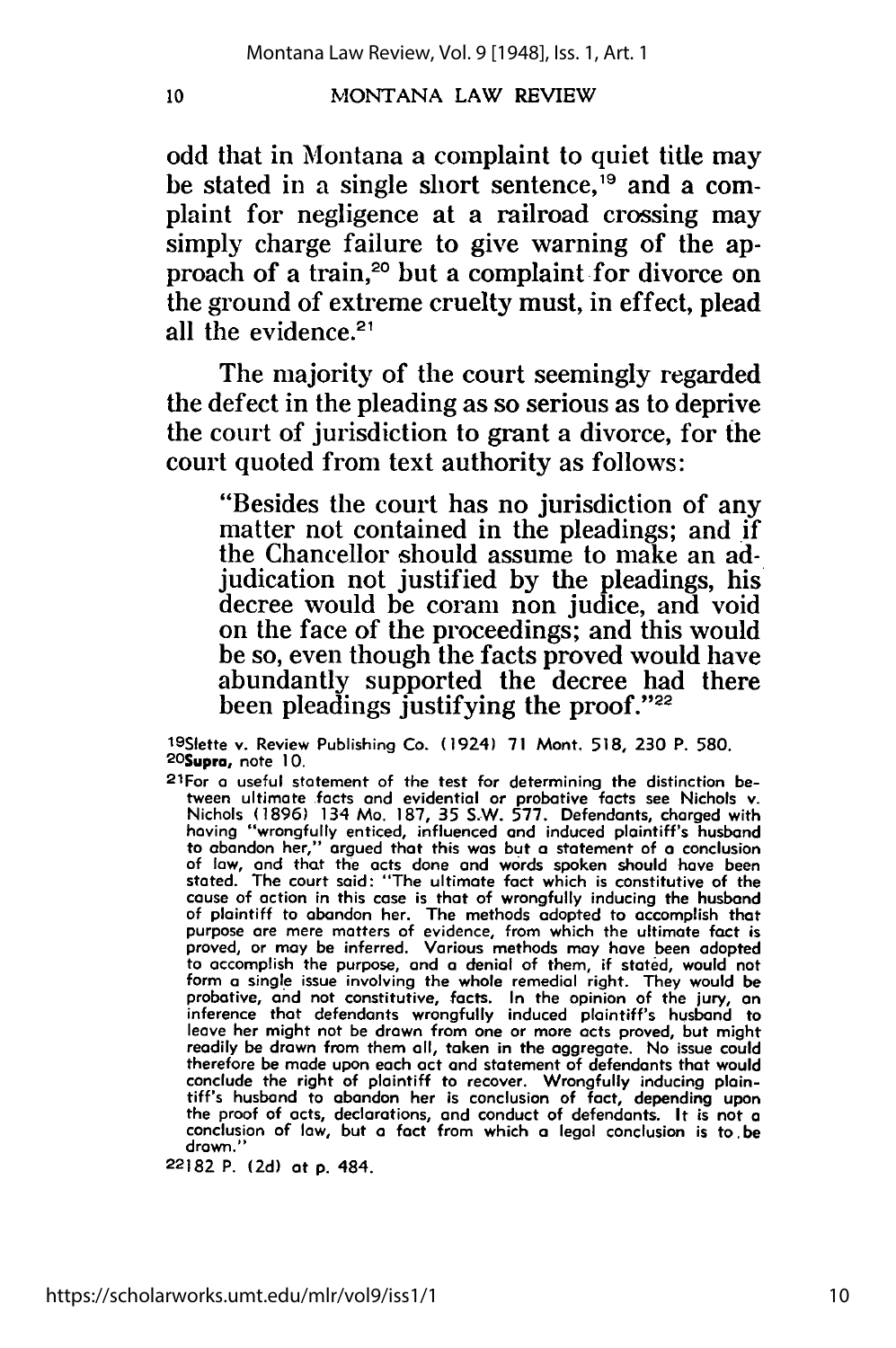It is this reference to want of jurisdiction which apparently has the members of the bar guessing. It brings to mind the language of the court in **Crawford v. Pierse.**<sup>23</sup> In that case the court said:

"Jurisdiction is the power to hear and determine the particular case presented for consideration, and to render such a judgment as the law authorizes in that case. In other words, it is the power to hear and determine the questions coram judice in that particular case."<sup>24</sup>

and:

"It is elementary that when the judgment-roll upon its face shows that the court was without jurisdiction to render the particular judgment its pronouncement is in fact no judgment. It cannot be enforced. No right can be derived from it. All proceedings founded upon it are invalid and ineffective for any purpose. It is open to collateral attack. The court which rendered it may set aside at any time as an encumbrance upon its records... An affirmance of such a judgment on appeal cannot make it valid  $\ldots$ . Nor can the legislature by curative statute give it life or force."25

and also:

"The court cannot redress a particular wrong unless the facts constituting the wrong are made manifest to it in a written complaint, as provided by the statute. It is only by this means that its general power can be brought into activity in a given case. If the pleading is not sufficient to put the defendant in the wrong, the court cannot grant redress. A judgment based upon such a pleading is invalid.

**23(1919)** 56 Mont. **371, 185** P. **315. 2 4 1d., p. 376. <sup>2</sup> 51d.,** p. 375.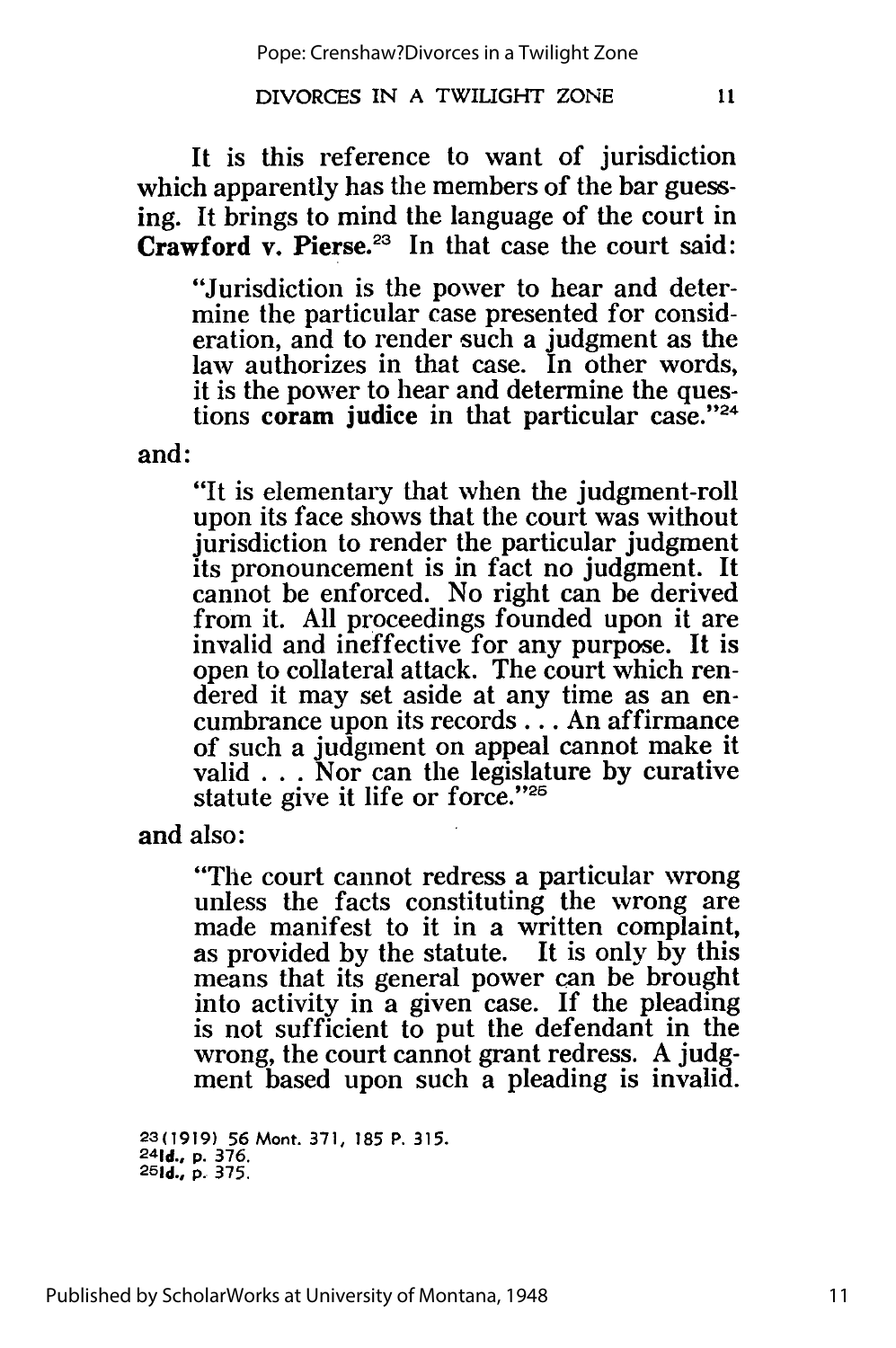The pleading is in effect no more than a piece of blank paper. And, since when a judgment has been rendered on default, the complaint, with the memorandum indorsed upon it that default has been entered, the summons with the proof of service, and a copy of the judgment constitute the record, (Rev. Codes, sec. 6719) the record itself discloses the infirmity of the judgment. It is thus exposed to collateral attack at any time when it is sought to be made the basis of a right."26

Many members of the bar had come to assume that the court would no longer follow Crawford v. Pierse. $27$  It is not generally the law. $28$ 

But in the recent case of Lindsey v. Drs. Keenan, Andrews & Allred,<sup>29</sup> the court again quoted with approval this language of Crawford v. Pierse.<sup>30</sup> Perhaps the court still thinks that it is good law.

If then the language of the pleading in Crenshaw v. Crenshaw is wholly insufficient because "there is no specific charge giving the defendant notice of what he is called upon to answer,"<sup>31</sup> and if in consequence, " the court has no jurisdiction of any matter not contained in the pleadings," $32$  and in consequence the "decree would be coram non judice, and void on the face of the pleadings,"33

301n the Lindsey case the complaint disclosed affirmatively that there was not the necessary want of probable cause.

**<sup>261</sup>d., p. 377.** <sup>2</sup> 7Especially since the decision in State **ej** tel. Delmoe v. District Court (1935) 100 Mont. 131, 46 P. (2d) 39. See, howeevr, Hanrahan v.<br>Anderson (1939) 108 Mont. 218, at p. 237; 90 P. (2d) 494.<br><sup>28</sup>See for example, in respect to actions for divorce, Kelsey v. Miller (1928)

**<sup>203</sup>**Col. **61, 263** P. 200 at **p. 211;** In re McNeil **(1909)** 155 **Col. 333, <sup>100</sup>**P. **1086** at **p. 1089; C.J.S. p. 826,** Note **50; C.J. p. 175,** note **56.** 29(1946) **........** Mont **.......... 165** P. **(2d)** 804, **163** A.L.R. **487.**

**<sup>31182</sup>** P. **(2d)** at **p. 487..**

**<sup>32</sup> 1d., p. 484.**

<sup>33</sup> 1d., **p.** 484.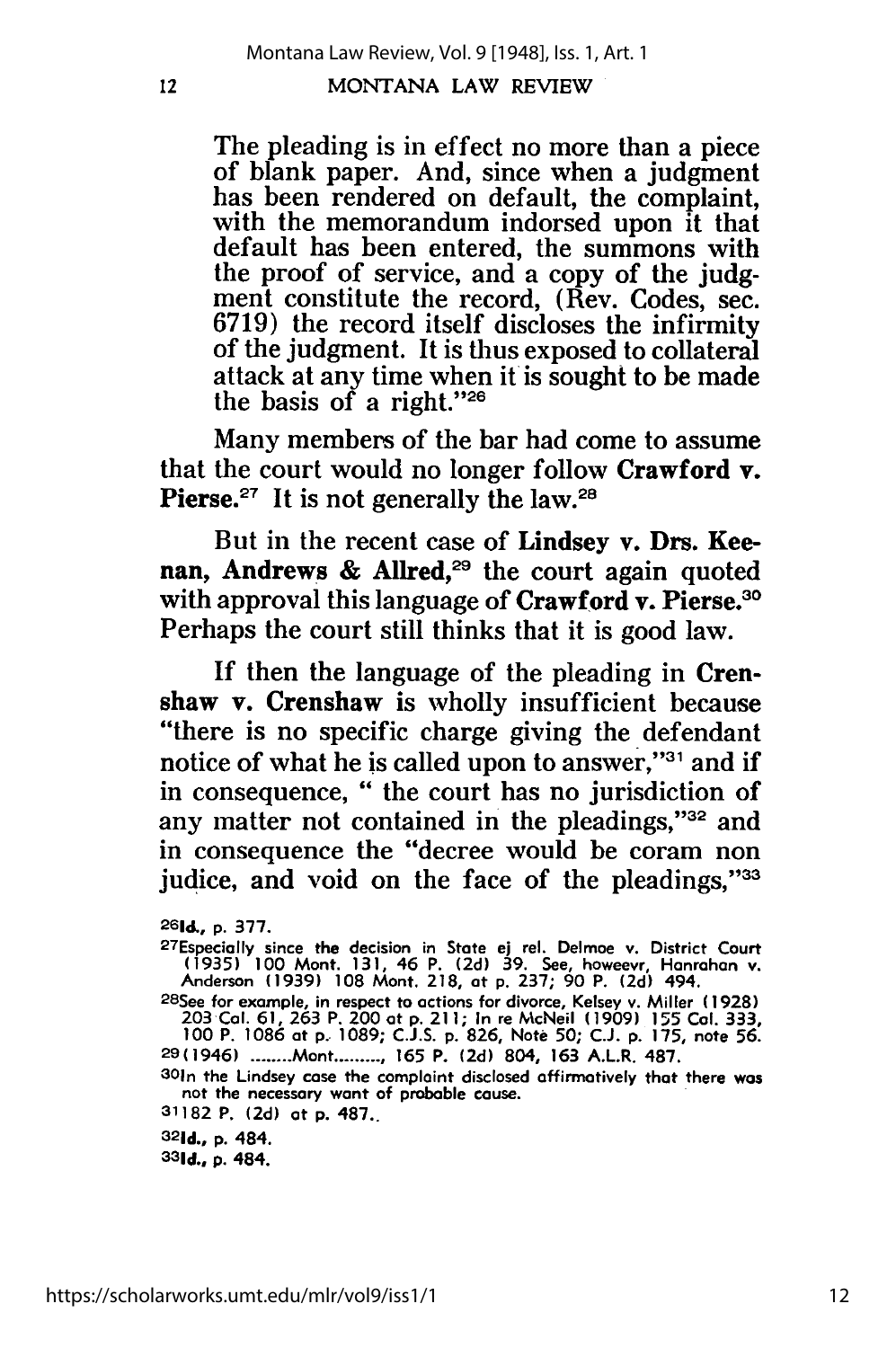and if, under such circumstances "it is thus exposed to collateral attack at any time when it is sought to be made the basis of a right," $34$  what is the status of the hundreds of divorce decrees which have been entered upon substantially identical complaints, and of the parties to those decrees who have since remarried and in some cases had children **by** the new marriages?

To satisfy his curiosity the writer asked the clerk of one district court to pull from the files the judgment-rolls in some fifty divorce cases which had been disposed of prior to the decision in the Crenshaw case. Approximately three-fourths of the samples taken disclosed complaints charging extreme cruelty based on the statute relied upon in the Crenshaw case-that is to say, mental suffering resulting from a course of conduct as defined in the statute, section **5738.<sup>35</sup>**In a majority of those cases it would be extremely difficult to distinguish the language used from that contained in the Crenshaw case. In each case the pleader first alleges a course of conduct in the language of the statute and then proceeds to particularize. The following are taken from three rather typical complaints and the language here quoted in each case followed the general allegations in the language of the statute.

Complaint No. **1:**

"That during said period of time, and as a part of said course of conduct, the defendant has acted in an unpleasant and disagreeable manner toward the plaintiff, and has persistently ignored and disregarded the happiness, welfare and peace of mind of the plaintiff; that de-

**3 4 Supra, note 22.** 35R.C.M. **1935.**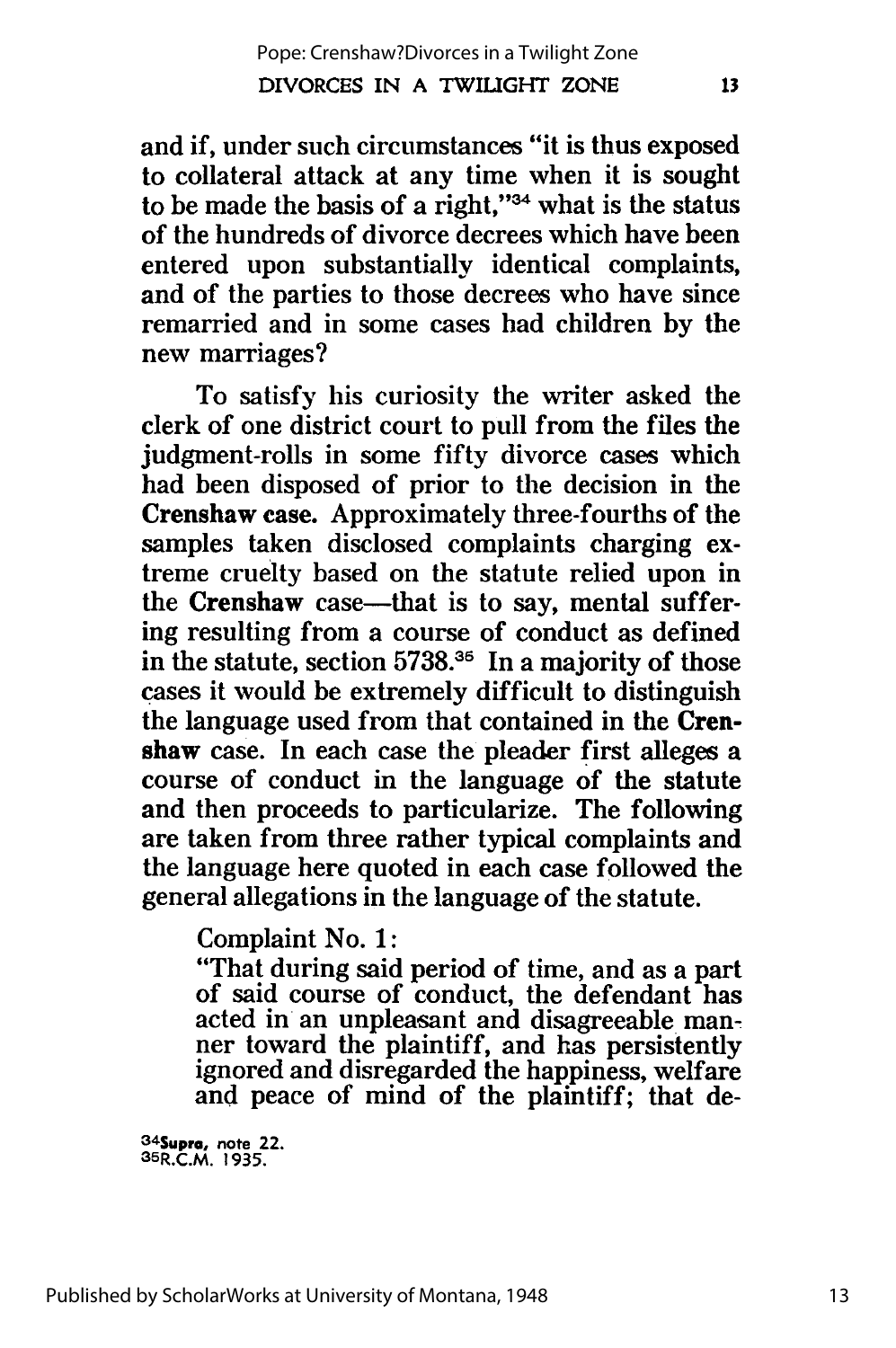fendant did upon many and various occasions quarrel bitterly with plaintiff and without any sufficient reason therefor; that defendant has been continually nagging and otherwise faultfinding with plaintiff; that defendant's connical, which has given rise to quarrels in the home, thus disturbing and upsetting plaintiff's state of mind, happiness and well-being; that defendant has acted coldly toward plaintiff, has displayed no affection for him, and has plainly indicated by her conduct, actions and statements that she no longer cares for plaintiff, and that there is in fact no longer any love and affection between them."

Complaint No. 2:

"... plaintiff alleges that the defendant has constantly since the time of their marriage berated him and abused him and called him<br>vile and loathsome names and has constantly since the time of their marriage quarreled with him and nagged at him over trivial matters and plaintiff alleges that the'defendant no longer cares for him or loves him and has told him to get a divorce and has told him that she would no longer live with him. Plaintiff alleges that the conduct of the defendant toward him has made it impossible for them to live together as husband and wife, and her conduct toward him has destroyed the marriage relationship between them."

Complaint No. 3:

**"...** and that such actions and conduct on the part of the defendant consist in part of the following:

That the defendant constantly nags and scolds plaintiff and continually finds fault with what the plaintiff does or says;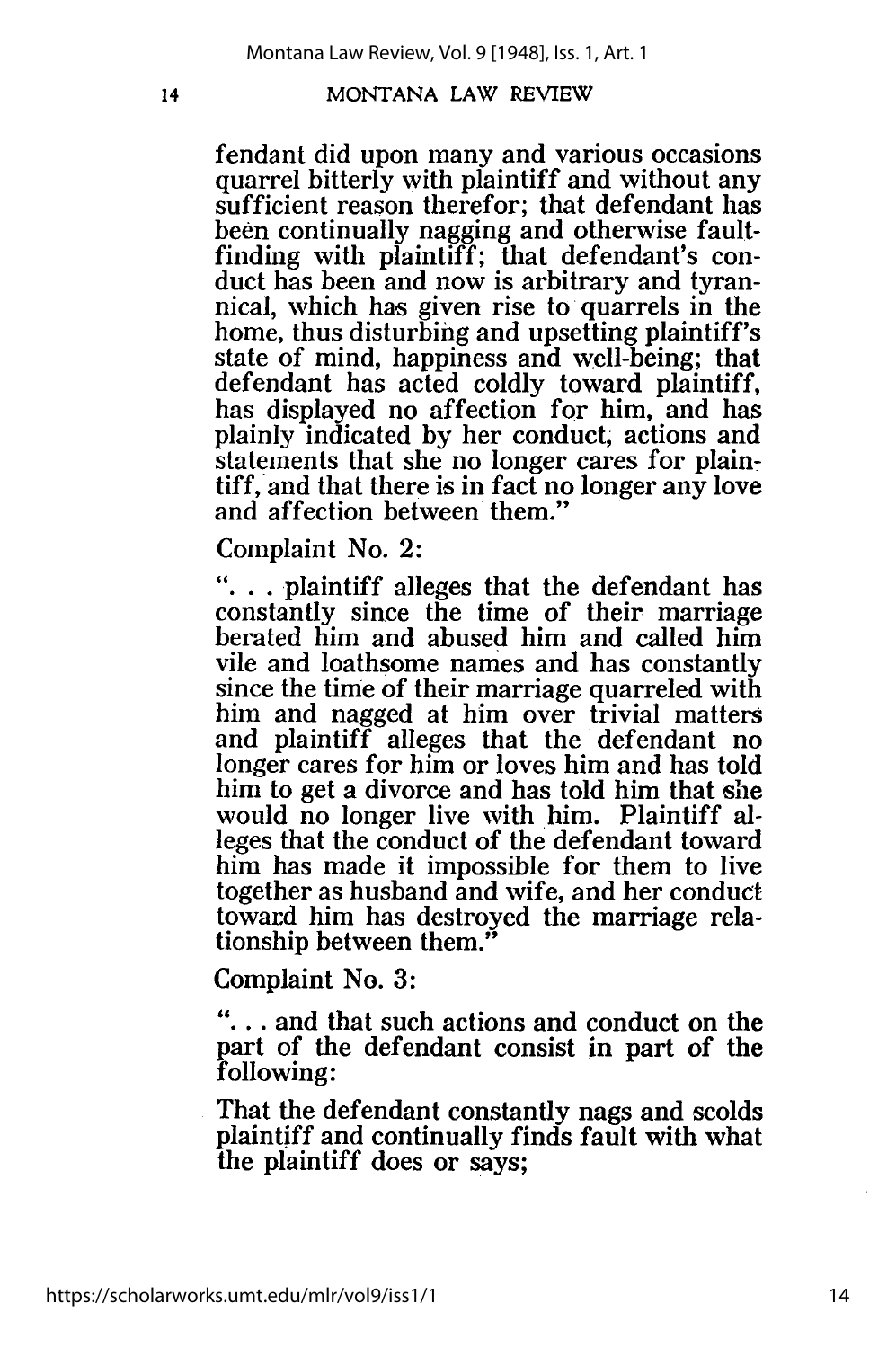That the defendant has a violent temper and without provocation flies into fits of rage and uses profanity in the presence of plaintiff and their children, and has called plaintiff vile and vicious names;

That defendant is not companionable and refuses to associate with plaintiff's friends and acquaintances, even to the extent of visiting the plaintiff's own parents;

That by reason of said actions on the part of the defendant, plaintiff was forced to leave their home on May 2, 1947, and has continued to live separate and apart from the defendant since that time."

It would be a matter of considerable interest to make a thorough and extended analysis of a substantial number of complaints upon which divorce decrees have been based in all districts throughout the state. It is believed that such an analysis would disclose hundreds and perhaps thousands of complaints similar to those just quoted. Most members of the bar would have great difficulty in finding them any more efficacious than that found insufficient in the Crenshaw case.

In most of the cases examined, the divorce was entered upon defendant's default. Defendant was not present or represented at the time of the trial and if evidence of matters outside of the complaint was received, the complaint could not be "deemed amended" under the rule of Blackwelder v. Fergus Motor **Co..<sup>36</sup>**

**If** these decrees are open to collateral attack, what happens if one of the parties dies possessed of a substantial estate and his former wife chooses

36(1927) **80** Mont. 374, **260** P. 734.